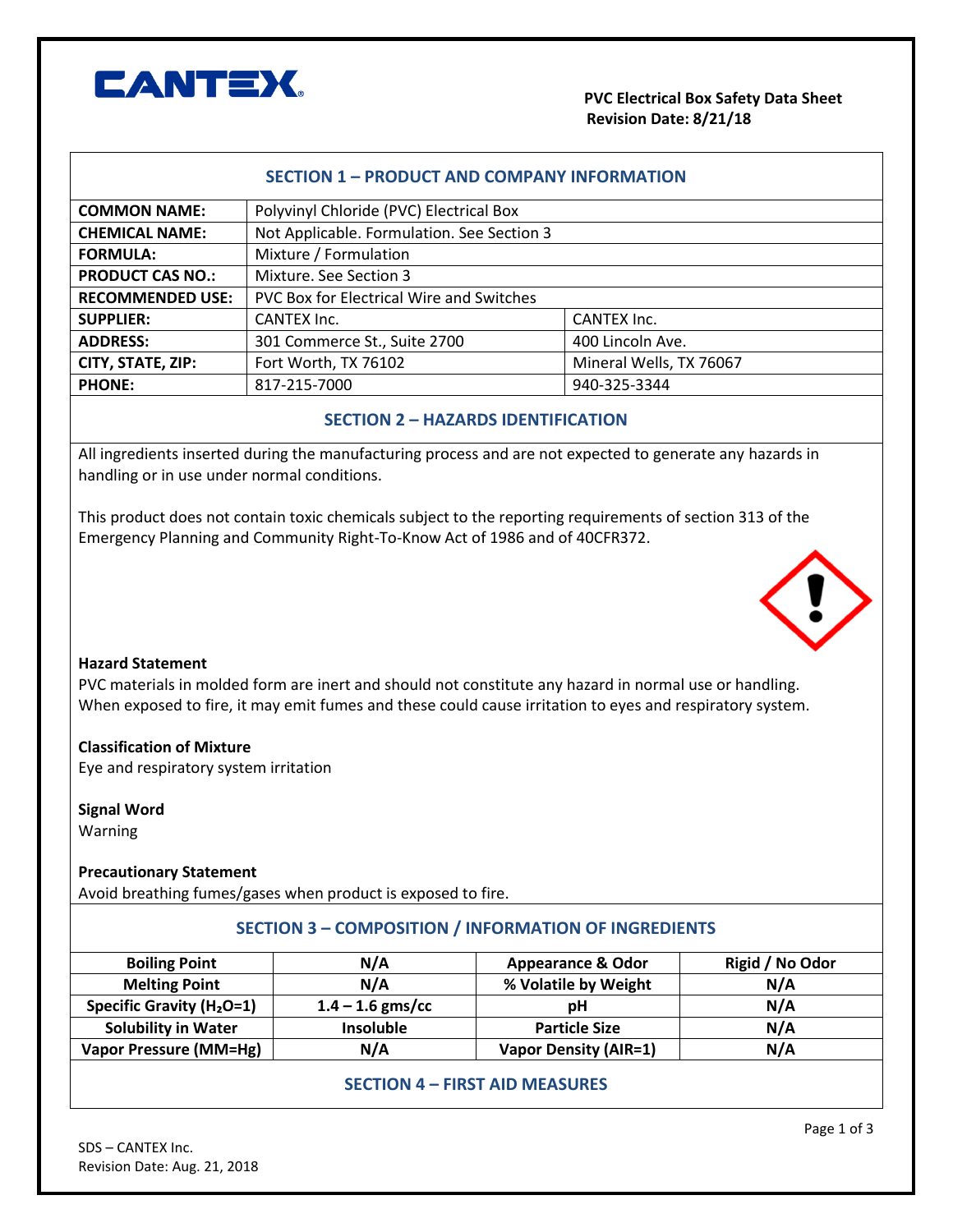

## **PVC Electrical Box Safety Data Sheet Revision Date: 8/21/18**

If irritation of eyes, skin, or respiratory system persists, remove the affected individual from the incident area. Provide protection prior re-entry.

| Provide protection prior re-entry.                                                                                                                                                                                                                                                                                     |                                                                                                                                                                  |  |  |  |
|------------------------------------------------------------------------------------------------------------------------------------------------------------------------------------------------------------------------------------------------------------------------------------------------------------------------|------------------------------------------------------------------------------------------------------------------------------------------------------------------|--|--|--|
|                                                                                                                                                                                                                                                                                                                        | <b>SECTION 5 - FIRE FIGHTING MEASURES</b>                                                                                                                        |  |  |  |
| Not applicable to solid products                                                                                                                                                                                                                                                                                       |                                                                                                                                                                  |  |  |  |
|                                                                                                                                                                                                                                                                                                                        | Above 734°F (390°C)                                                                                                                                              |  |  |  |
| Lower: N/A                                                                                                                                                                                                                                                                                                             | Upper: N/A                                                                                                                                                       |  |  |  |
|                                                                                                                                                                                                                                                                                                                        | Water, foam, and dry chemicals                                                                                                                                   |  |  |  |
|                                                                                                                                                                                                                                                                                                                        | PVC gives off thick smoke and toxic gasses and fumes such as carbon monoxide when<br>burning. Firefighters must wear self-contained breathing apparatus.         |  |  |  |
| material.                                                                                                                                                                                                                                                                                                              | Combustion products are hazardous and toxic in nature. Thick smoke may obscure<br>vision. PVC Electrical Box will not burn unless supported by other combustible |  |  |  |
| <b>SECTION 6 - ACCIDENTAL RELEASE MEASURES</b>                                                                                                                                                                                                                                                                         |                                                                                                                                                                  |  |  |  |
|                                                                                                                                                                                                                                                                                                                        | None established                                                                                                                                                 |  |  |  |
| Under most circumstances, exposure to PVC Electrical Box materials poses no<br>significant risk to health. During fire, toxic fumes such as carbon monoxide and other<br>gasses are given off, which are injurious to all sensitive skin areas and the breathing<br>function. Skin irritation and coughing may result. |                                                                                                                                                                  |  |  |  |
| <b>SECTION 7 - HANDLNIG AND STORAGE</b>                                                                                                                                                                                                                                                                                |                                                                                                                                                                  |  |  |  |
| <b>Environmental Precautions</b>                                                                                                                                                                                                                                                                                       |                                                                                                                                                                  |  |  |  |
| Steps to be taken in case<br>material is released or spilled                                                                                                                                                                                                                                                           | Not applicable.                                                                                                                                                  |  |  |  |
| <b>SECTION 8 - EXPOSURE CONTROLS/PERSONAL PROTECTION</b>                                                                                                                                                                                                                                                               |                                                                                                                                                                  |  |  |  |
| <b>Special Protection Information</b>                                                                                                                                                                                                                                                                                  |                                                                                                                                                                  |  |  |  |
|                                                                                                                                                                                                                                                                                                                        | Mechanical (General) in areas of thermal processing.                                                                                                             |  |  |  |
|                                                                                                                                                                                                                                                                                                                        | Non-toxic nuisance dust mask may be advised in presence of heavy saw dusting.                                                                                    |  |  |  |
|                                                                                                                                                                                                                                                                                                                        | Gloves and eye protection in areas involving molten PVC.                                                                                                         |  |  |  |
| <b>SECTION 9 - PHYSICAL AND CHEMICAL PROPERTIES</b>                                                                                                                                                                                                                                                                    |                                                                                                                                                                  |  |  |  |
| None.                                                                                                                                                                                                                                                                                                                  |                                                                                                                                                                  |  |  |  |
|                                                                                                                                                                                                                                                                                                                        |                                                                                                                                                                  |  |  |  |

### **SECTION 10 – STABILITY AND REACTIVITY**

| <b>Stability</b>               | Stable                                             |  |
|--------------------------------|----------------------------------------------------|--|
| <b>Hazardous Decomposition</b> | Carbon Monoxide, Hydrogen Chloride, Carbon Dioxide |  |
| <b>Products</b>                |                                                    |  |